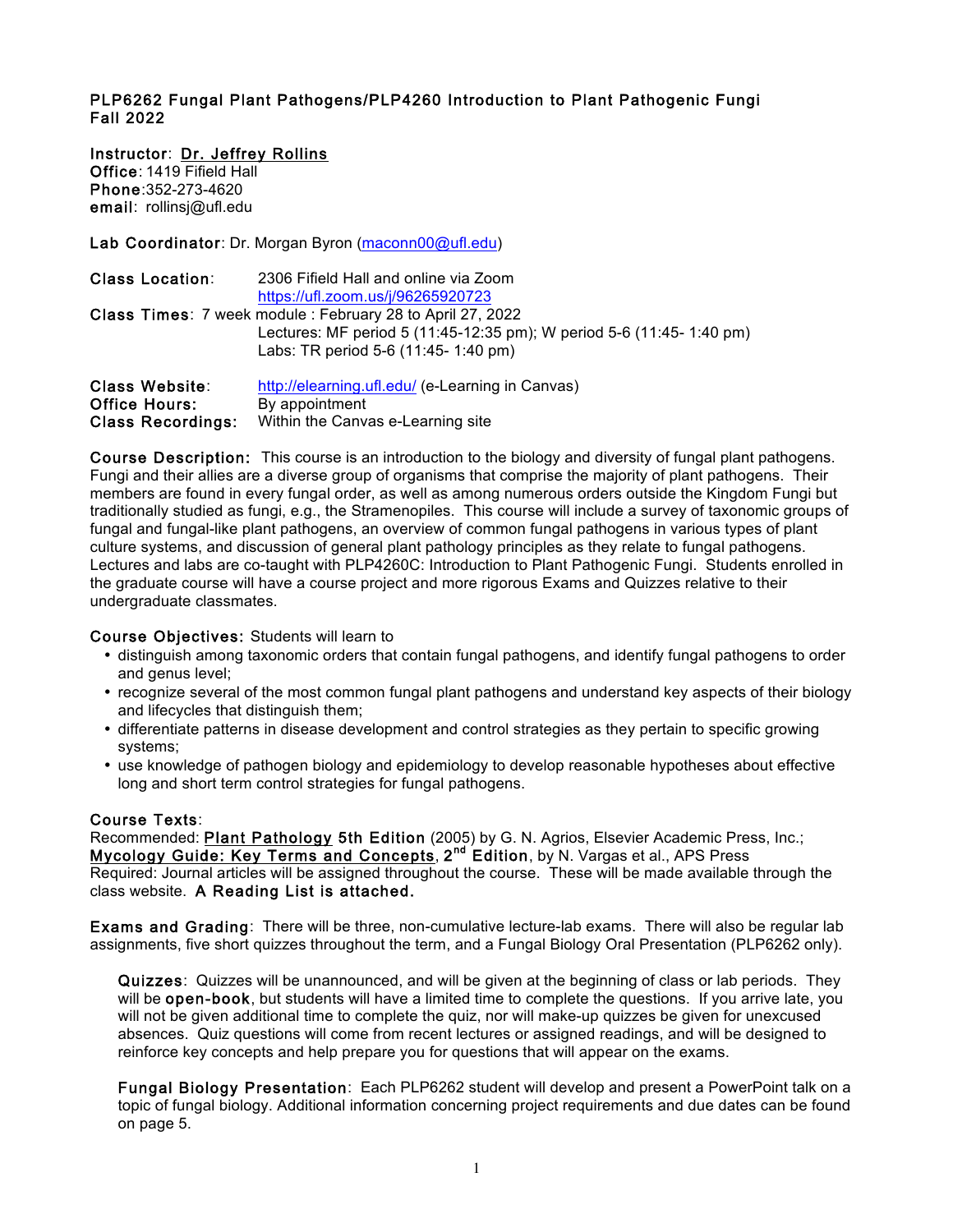# Course Grade

Your course grade will be based on the following assessments:

| Assessment                   | Points |
|------------------------------|--------|
| Exam I                       | 100    |
| Exam II                      | 100    |
| Exam III                     | 100    |
| Quizzes                      | 35     |
| Lab Assignments              | 65     |
| <b>Oral Presentation</b>     | 50     |
| <b>Total Possible Points</b> | 450    |

Your course grade will be assigned as follows.

| Letter Grade | Grade Points | Percentage    | <b>Assignment Points</b> |
|--------------|--------------|---------------|--------------------------|
| A            | 4.0          | 90 or above   | ≥405                     |
| А-           | 3.67         | 87-89.9       | 392-404                  |
| B+           | 3.33         | 84-86.9       | 378-391                  |
| B            | 3.0          | 80-83.9       | 360-377                  |
| B-           | 2.67         | 77-79.9       | 347-359                  |
| C+           | 2.33         | 74-76.9       | 333-346                  |
| C            | 2.0          | 70-73.9       | 315-332                  |
| C-           | 1.67         | 67-69.9       | 302-314                  |
| D+           | 1.33         | 64-66.9       | 288-301                  |
| D            | 1.0          | 60-63.9       | 270-287                  |
| D-           | 0.67         | 57-59.9       | 257-269                  |
| Е            | 0.0          | 56.9 or below | ≤256                     |
|              |              |               |                          |

Class Attendance & Participation: Participation is a vital part of both the course experience and the course grade. Students will be expected to arrive at each class on time and prepared to fully participate in the lecture, lab, or other class activities. If you must miss a class due to illness or other extenuating circumstances, notify the instructor as soon as possible. Student athletes will be excused for official events through the University Athletic Association. Absences due to personal planning (leaving town, attending club functions, picking someone up at the airport, etc.) will not be excused, and missed points may not be made up.

Make-up Work: If you are ill on an exam day, notify the instructor as soon as you are able, and a make-up exam will be scheduled for you. If you must miss an exam for any other reason, please make arrangements ahead of time to reschedule. In most cases, laboratory exercises may not be made up. Laboratory cultures, demonstrations, and other materials are typically prepared in advance, often ephemeral or expendable by nature, and cannot be easily recreated. If you absolutely must miss a lab, it is particularly important to notify the instructor before the end of the missed lab period, so that at least some of the demonstration materials may be set aside for you to view and work on later.

Grades and Grade Points: More information on UF grading policy may be found at UF Graduate Catalog Grades and Grading Policies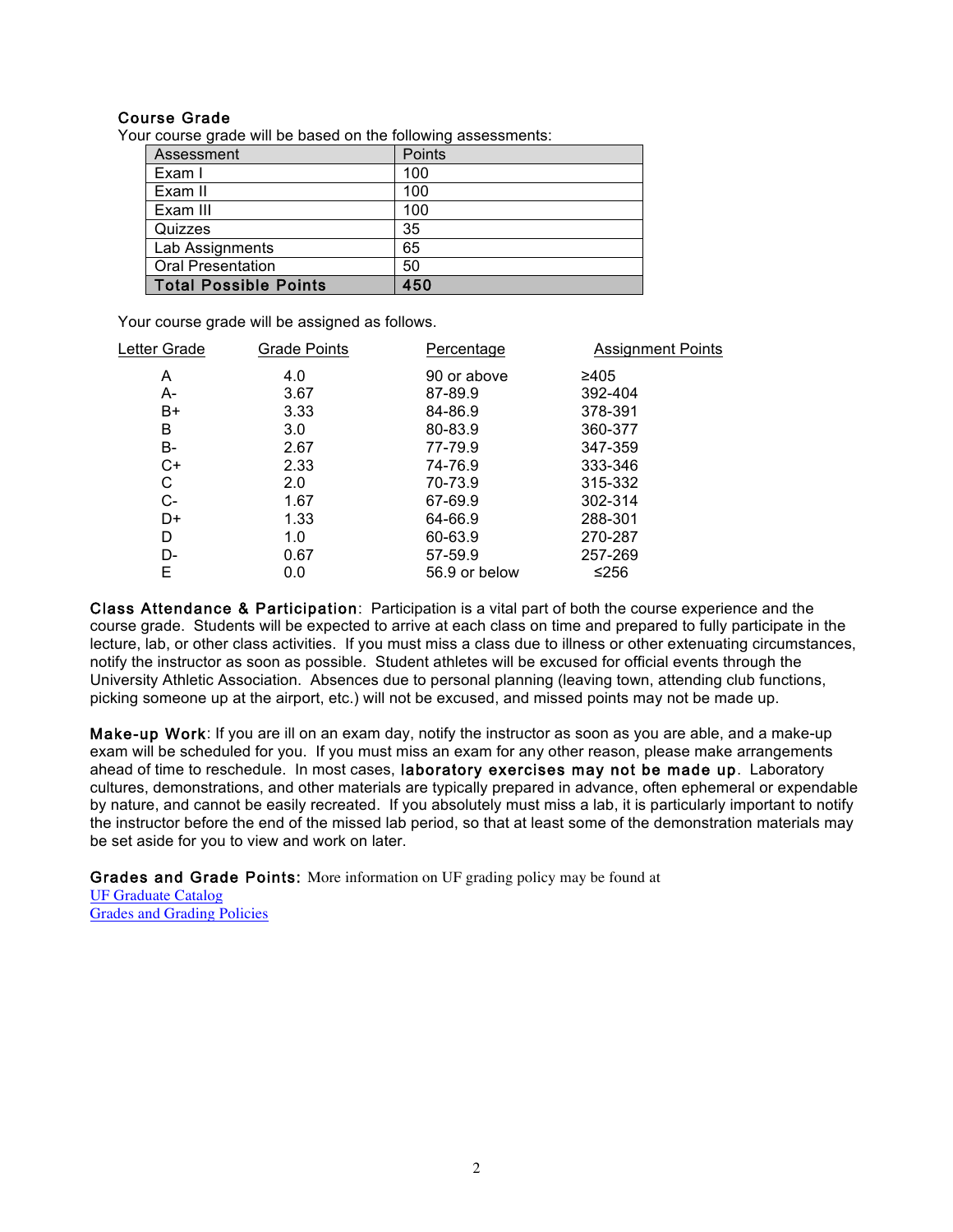# UNIVERSITY POLICIES AND SERVICES Academic Honesty, Software Use, Campus Helping Resources, Services for Students with Disabilities

# Academic Honesty

In 1995 the UF student body enacted an honor code and voluntarily committed itself to the highest standards of honesty and integrity. When students enroll at the university, they commit themselves to the standard drafted and enacted by students.

# The Honor Pledge: We, the members of the University of Florida community, pledge to hold ourselves and our peers to the highest standards of honesty and integrity.

On all work submitted for credit by students at the university, the following pledge is either required or implied: "On my honor, I have neither given nor received unauthorized aid in doing this assignment."

Students should report any condition that facilitates dishonesty to the instructor, department chair, college dean, Student Honor Council, or Student Conduct and Conflict Resolution in the Dean of Students Office.

It is assumed all work will be completed independently unless the assignment is defined as a group project, in writing by the instructor.

This policy will be vigorously upheld at all times in this course.

#### Services for Students with Disabilities

The Disability Resource Center coordinates the needed accommodations of students with disabilities. This includes registering disabilities, recommending academic accommodations within the classroom, accessing special adaptive computer equipment, providing interpretation services and mediating faculty-student disability related issues. Students with disabilities who experience learning barriers and would like to request academic accommodations should connect with the Disability Resource Center. It is important for students to share their accommodation letter with their instructor and discuss their access needs, as early as possible in the semester.

#### Campus Health and Wellness Resources

Students experiencing crises or personal problems that interfere with their general well-being are encouraged to utilize the university's counseling resources. The Counseling & Wellness Center provides confidential counseling services at no cost for currently enrolled students. Resources are available on campus for students having personal problems or lacking clear career or academic goals, which interfere with their academic performance.

- U Matter, We Care: If you or a friend is in distress, please contact umatter@ufl.edu or 352 392- 1575 so that a team member can reach out to the student.
- University Counseling & Wellness Center, 3190 Radio Road, 352-392-1575, www.counseling.ufl.edu/cwc/
	- Counseling Services Groups and Workshops Outreach and Consultation Self-Help Library Training Programs Community Provider Database
- Sexual Assault Recovery Services (SARS), Student Health Care Center, 392-1161.
- University Police Department at 392-1111 (or 9-1-1 for emergencies), or police.ufl.edu.

# Academic Resources

E-learning technical support, 352-392-4357 (select option 2) or e-mail to Learning-support@ufl.edu.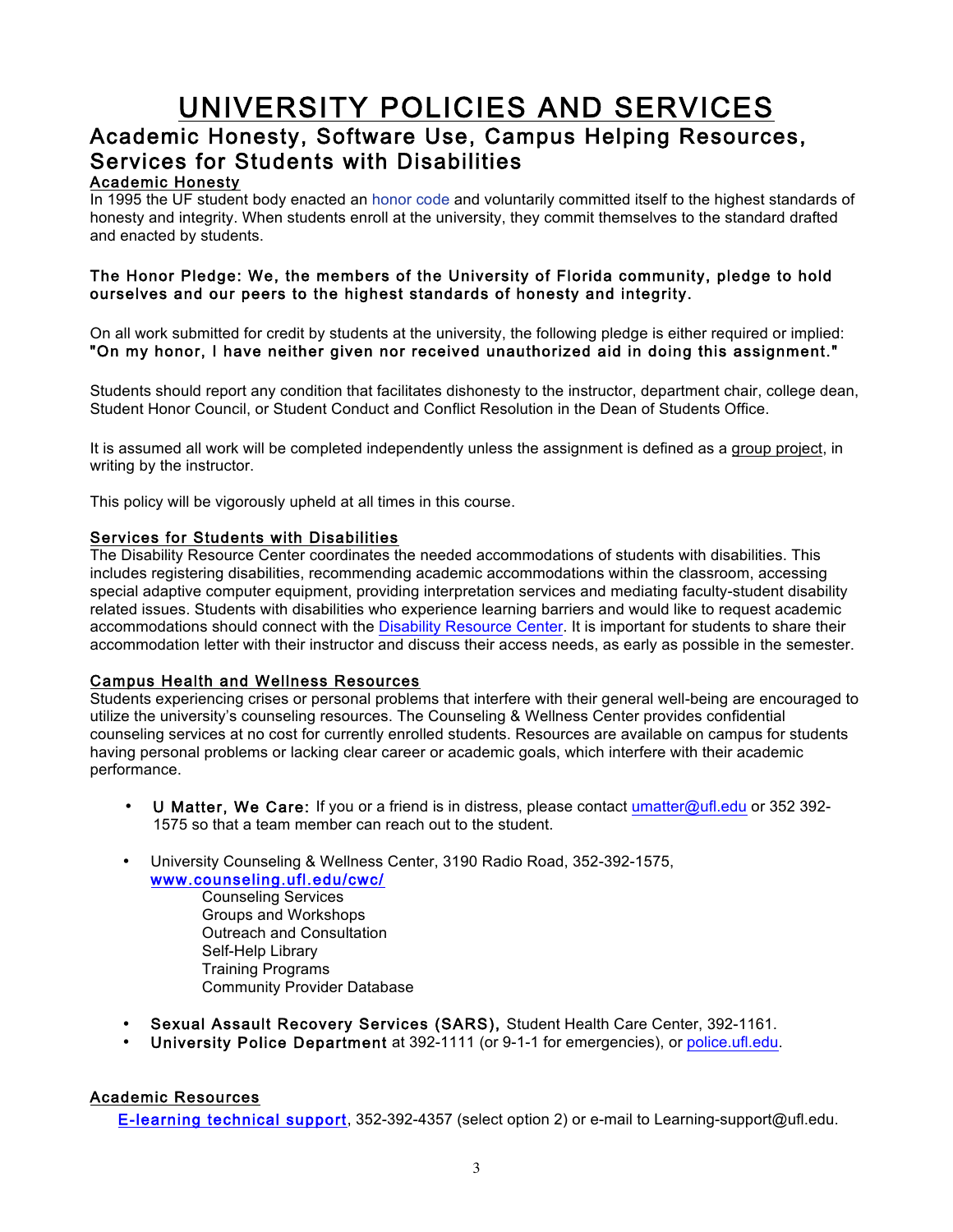Career Resource Center, Reitz Union, 392-1601. Career assistance and counseling.

Library Support, Various ways to receive assistance with respect to using the libraries or finding resources.

Teaching Center, Broward Hall, 392-2010 or 392-6420. General study skills and tutoring.

Writing Studio, 302 Tigert Hall, 846-1138. Help brainstorming, formatting, and writing papers.

Student Complaints Campus

On-Line Students Complaints

#### Software Use

All faculty, staff, and students of the University are required and expected to obey the laws and legal agreements governing software use. Failure to do so can lead to monetary damages and/or criminal penalties for the individual violator. Because such violations are also against University policies and rules, disciplinary action will be taken as appropriate. We, the members of the University of Florida community, pledge to uphold ourselves and our peers to the highest standards of honesty and integrity.

#### Student Privacy

There are federal laws protecting your privacy with regards to grades earned in courses and on individual assignments. For more information, please see the Notification to Students of FERPA Rights.

THE INSTRUCTOR RESERVES THE RIGHT TO CHANGE OR MODIFY INFORMATION PROVIDED IN THE SYLLABUS. CLASS ANNOUNCEMENTS SUPERSEDE SYLLABUS STATEMENTS.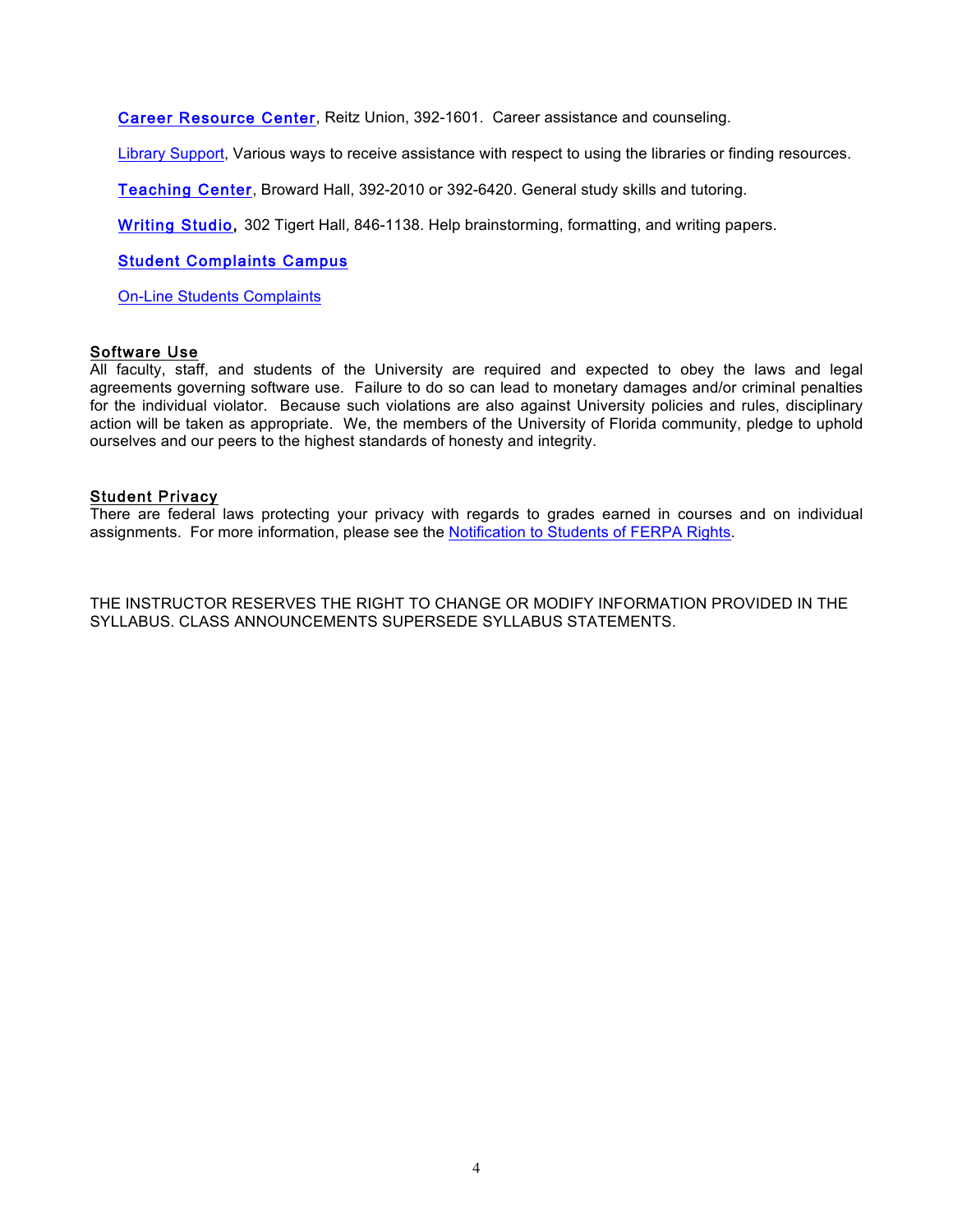# Fungal Biology Oral Presentation Information

# Topic Selection

Each student will develop and present a 20 min oral presentation on a fungal biology topic. Topics may be chosen from the spreadsheet list found on the class website or a topic of your own choosing with approval from the instructor. Topics will be claimed on a first-requested–first-assigned basis. You will sign up by e-mailing me directly with the topic that you have chosen. I will update and post the spreadsheet in the order that I receive the e-mail requests. I will send an e-mail confirmation when I have approved your choice. Once someone has signed up for a particular topic, no other student will be permitted to present on this topic. A topic must be chosen by the end of lecture on April 1. Sign up early if you have a topic you are particularly interested in! Presentations will begin on April 12. The order of presentations will be chosen at random.

# Presentation Style and Length

Length: 20 min; an extra five minutes will be available for questions.

Format: PowerPoint

Organization: A title slide including the topic and your name is required. Background/introductory information is expected. A clear and concise explanation of the topic is expected. Examples of how the topic advances understanding of biology (fungal or otherwise) or is applied to managing disease, improving ecosystems, producing useful products, etc is expected. Presentation of information from a recently published paper concerning the topic may be helpful. A summary of key take away points should be obvious and emphasized. Style: These presentations are intended to be mini topical lectures. Your audience is graduate and Doctor of Plant Medicine students.

Exam question: Each presenter will create one multiple-choice question pertaining to his/her presentation topic. You should e-mail this question to me (rollinsj@ufl.edu) after your presentation is given.

#### Resources and References

Every source of data, pictures, text, information, etc. used in your presentation should be cited on the slide. If too many for each slide, include a reference list at the end.

# Due Dates

A pdf copy of your presentation is due by the end of the class period on the day of your presentation. A submission portal will be created on the class website for you to upload a pdf copy of your presentation.

# Grading

Your presentation is worth 50 points assigned by the instructor: 20 points for structure (organization of slides and presentation, turned in on time, etc.), 5 points for presentation style, and 25 points for accuracy of information.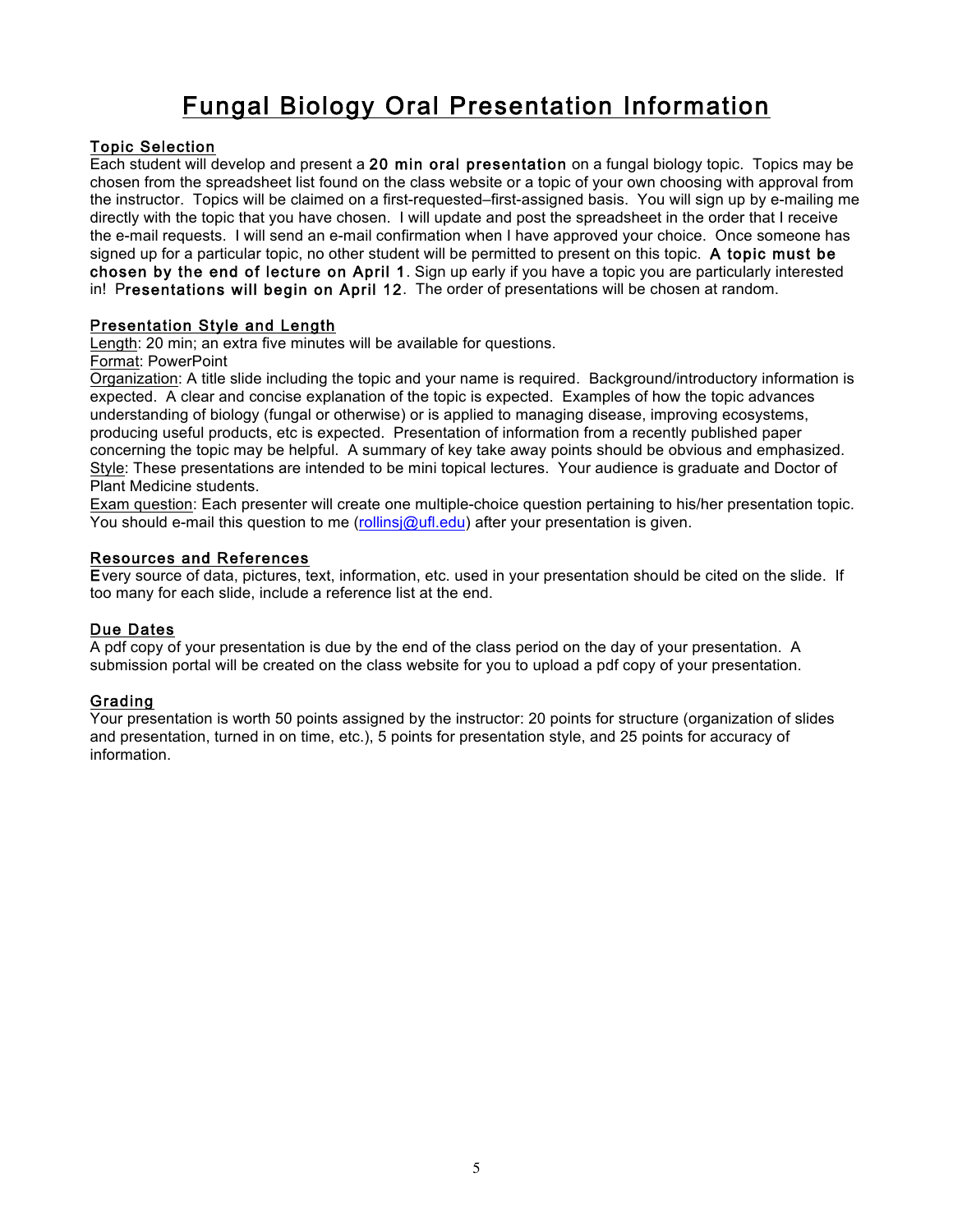# PLP6262 Fungal Plant Pathogens

Spring 2022

Course Schedule (Tentative)

| Date                 | Day            | $\#$                      | <b>Topic</b>                                                               |
|----------------------|----------------|---------------------------|----------------------------------------------------------------------------|
| Feb <sub>28</sub>    | M              | Lecture 1                 | Ways of Being: Plant-Fungal Interactions                                   |
|                      |                |                           | • Mutualism-parasitism continuum                                           |
|                      |                |                           | • Mycorrhizae                                                              |
|                      |                |                           | • Epiphytes & Endophytes                                                   |
|                      |                |                           | • Biotrophs, hemibiotrophs, and necrotrophs                                |
| Mar 1                | T              | Discussion 01             | <b>Course Overview</b>                                                     |
|                      |                |                           | Syllabus, Schedule, Objectives, Assessments                                |
| Mar 2                | W              | Lecture 2                 | <b>Adaptations for Pathogenicity</b>                                       |
|                      |                |                           | • Obligate vs. opportunistic pathogens                                     |
|                      |                |                           | • Pathogenicity factors                                                    |
| Mar 2                | W              | Syllabus                  | <b>Syllabus Review and Discussion</b>                                      |
| Mar <sub>3</sub>     | Th             | Discussion 02             | <b>Plant-Fungal Interactions</b>                                           |
|                      |                |                           | • Endophytes                                                               |
|                      |                |                           | <b>Working with Fungal Pathogens</b>                                       |
|                      |                |                           | • Storage methods                                                          |
| Mar 4                | F              | Lecture 3                 | <b>Groups of Fungal Pathogens</b>                                          |
|                      |                |                           | • Review of fungal orders & Stramenopiles                                  |
|                      |                |                           | • Taxonomic vs. functional groups                                          |
|                      |                |                           |                                                                            |
|                      |                |                           |                                                                            |
| Mar <sub>5</sub> -13 |                | <b>Spring Break</b>       | <b>NO CLASS</b>                                                            |
|                      |                |                           |                                                                            |
|                      |                |                           |                                                                            |
|                      |                |                           |                                                                            |
| Mar 14               | M              | Lecture 4                 | Stramenopiles: Taxonomy, Biology, and Ecology                              |
| <b>Mar 15</b>        | $\overline{T}$ | Lab <sub>01</sub>         | Microscopy Basics, Isolation and maintenance of fungal                     |
|                      |                |                           | cultures                                                                   |
|                      |                |                           | • Selective Media                                                          |
|                      |                |                           | • Types and purposes of various fungal storage methods                     |
| <b>Mar 16</b>        | W              | Lecture 5                 | Chytrids: Taxonomy, Biology, and Ecology                                   |
|                      |                |                           | • Chytrid pathogens & pathogen vectors                                     |
|                      |                |                           | • Chytrid mycoparasites                                                    |
| Mar 16               | W              | Discussion 03             | <b>Readings and Lecture Discussion</b>                                     |
| Mar 17               | Th             | Lab <sub>02</sub>         | Stramenopile pathogens: the Oomycetes                                      |
|                      |                |                           | • Pythium vs. Phytophthora                                                 |
|                      |                |                           | • Downy mildews                                                            |
| Mar 18               | F              | Lecture 6                 | Mucoromycota: Taxonomy, Biology, and Ecology                               |
| Mar 21               | M              | Lecture 7                 | Ascomycota: Taxonomy, Biology, and Ecology                                 |
| Mar 22               | T              | Lab <sub>03</sub>         | Chytrid & Mucormycota pathogens                                            |
|                      |                |                           | • Chytrids in natural, agricultural, and landscape settings                |
|                      |                |                           | • Mucormycetes: field and postharvest rotters                              |
| Mar 23<br>Mar 23     | W<br>W         | Lecture 7 cont.<br>Review | Ascomycota: Taxonomy, Biology, and Ecology continued<br><b>Exam Review</b> |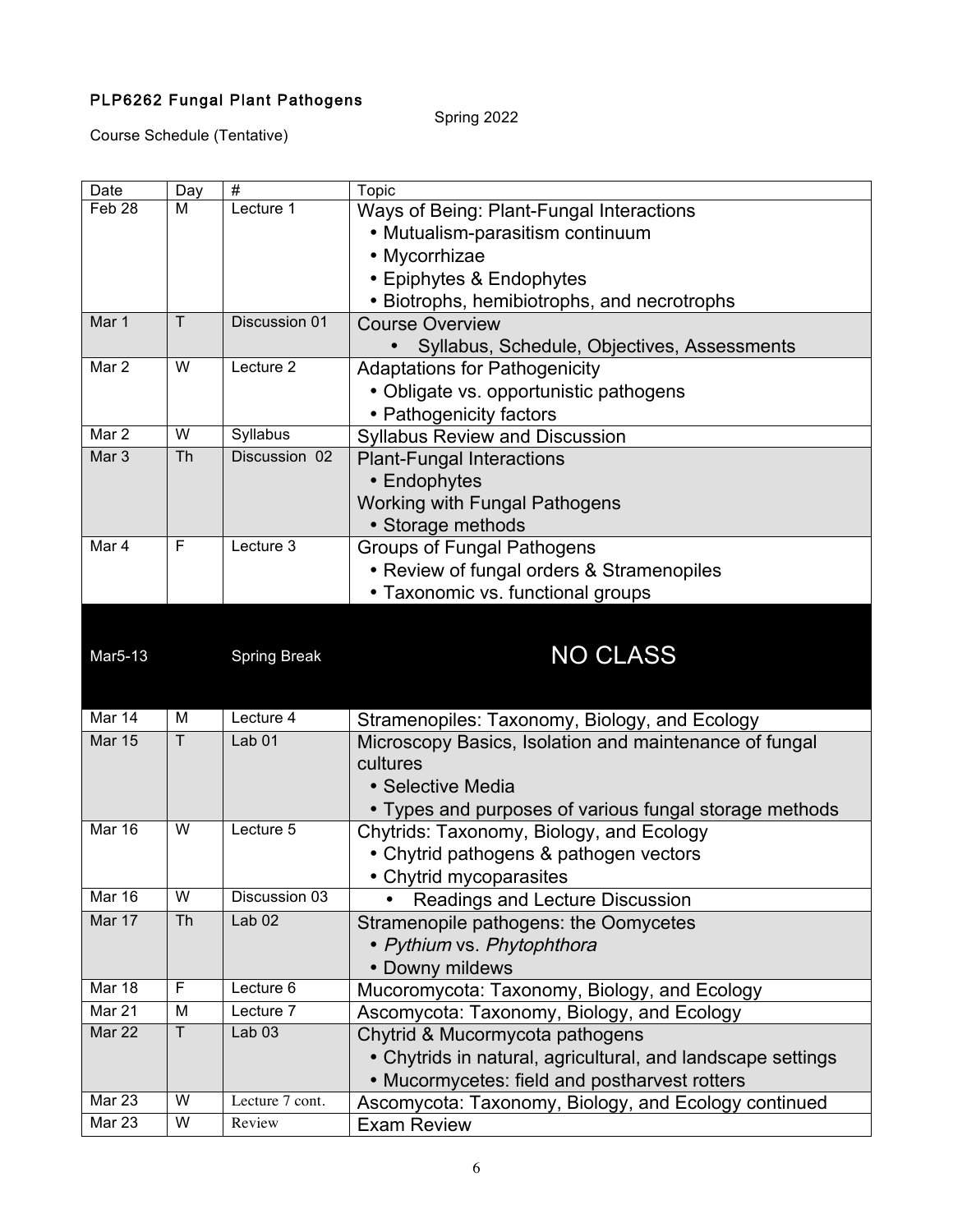| Mar 24        | Th             | Exam              | Exam I                                                   |
|---------------|----------------|-------------------|----------------------------------------------------------|
| Mar 25        | F              | Lecture 8         | Basidiomycota: Taxonomy, Biology, and Ecology            |
| Mar 28        | M              | Lecture 7-8       | Ascomycota - Basidiomycota cleanup                       |
| Mar 29        | $\overline{T}$ | Lab <sub>04</sub> | Ascomycota pathogens                                     |
|               |                |                   | • Structures & Functions                                 |
|               |                |                   | • Recognizing an Ascomycete                              |
| Mar 30        | W              | Lecture 09        | <b>Fungal Disease Cycles and Epidemiology</b>            |
|               |                |                   | • Disease progress curves                                |
|               |                |                   | • Polycyclic vs. Monocyclic diseases                     |
|               |                |                   | Inoculum density and inoculum potential                  |
| <b>Mar 30</b> | W              | Discussion 04     | Readings and Lecture Discussion                          |
| Mar 31        | Th             | Lab <sub>05</sub> | Ascomycota pathogens, cont.                              |
|               |                |                   | • Sexual and asexual ascomycetes                         |
|               |                |                   | • Conidial structures and identification                 |
| April 1       | F              | Lecture 10        | Fungi in the Air: Airborne pathogens and Foliar diseases |
| April 4       | M              | Lecture 11        | Soilborne Fungal Pathogens                               |
| April 5       | $\mathsf T$    | Lab <sub>06</sub> | Basidiomycota pathogens                                  |
|               |                |                   | • Structures & functions                                 |
|               |                |                   | • Recognizing a Basidiomycete                            |
| April 6       | W              | Lecture 12        | Fungal Pathogens in Row Crops vs. Perennial Crops        |
| April 6       | W              | Discussion 05     | Readings and Lecture Discussion                          |
| April 7       | Th             | <b>Review</b>     | <b>Exam Review</b>                                       |
| April 8       | F              | Exam              | Exam II                                                  |
| April 11      | M              | Lecture $13$      | Diseases in Perennial Crops                              |
| April 12      | $\mathsf T$    | Presentations     | <b>Presentations 1-4</b>                                 |
| April 13      | W              | Lecture 14        | Forest Pathology & Pathogen Ecology                      |
| April 14      | Th             | Presentations     | <b>Presentations 5-8</b>                                 |
| April 15      | F              | Lecture 15        | <b>Diseases in Ornamental Plants</b>                     |
| April 18      | M              | Lecture 16        | <b>Management of Fungal Diseases</b>                     |
|               |                |                   | • Whetzel's principles of plant disease control          |
|               |                |                   | • Cultural controls                                      |
| April 19      | $\overline{T}$ | Presentations     | <b>Presentations 8-11</b>                                |
| April 20      | W              | Lecture 17        | <b>Chemical Control of Fungal Diseases</b>               |
|               |                |                   | • Classes of chemicals and their modes of action         |
|               |                |                   | • Chemical Resistance                                    |
| April 20      | W              | Discussion 06     | Review of Lecture and Lab materials                      |
| April 27      | M              | Exam              | Exam III                                                 |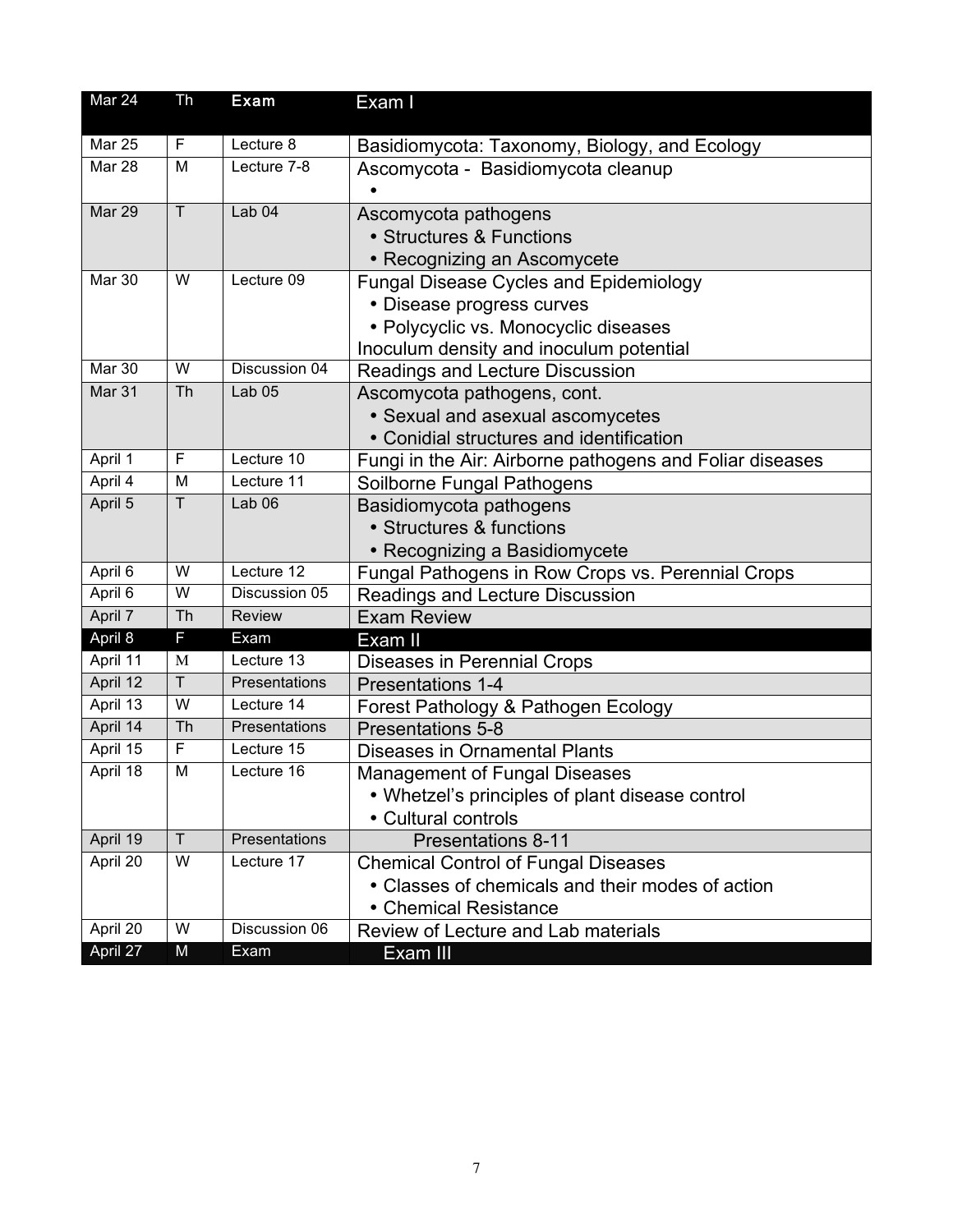# Lab # Reading Bidartondo, Dawn of symbiosis between plants and fungi.pdf Johnson, Functioning of mycorrhizal associations along the mutualism-parasitism continuum.pdf Redman, Fungal Symbiosis from mutualism to parasitism.pdf 01\* Elliot Longterm Storage.pdf 01\* Woodward Symbiogenics.pdf 01 Xia Culturable Endophytes.pdf Kuo, Secret lifestyles of Neurospora crassa. DeZwaan, Magnaporthe grisea pth11p.pdf Jaroszuk-Scisel, Activities of CWDE.pdf Thomma, Alternaria saprophyte to parasite.pdf Schafer, One enzyme makes a fungal pathogen.pdf Rossman, Systematics of Plant Pathogenic Fungi.pdf Taylor, One Fungus = One Name Hawksworth, The Amsterdam Declaration on Fungal Nomenclature Crous, Identifying and Naming Plant-Pathogenic Fungi\_Past, Present, and Future Beakes, Evolutionary phylogeny of oomycetes.pdf Ivors, Microsatellite markers identify lineages of P. ramorum.pdf Kroon, Genus Phytophthora Anno 2012.pdf Nelson, Rhizosphere regulation of oomycete pathogens.pdf vanWest, Oomycete Plant Pathogens use Electric Fields.pdf Hwang, Plasmodiophora brassicae review.pdf Kanyuka, Polymyxa\_graminis.pdf Fry, Transmission of TNV by Olpidium.pdf Hanson, Interaction of Rhizoctonia & Rhizopus.pdf Holmes, Influence of wound type on Rhizopus soft rot.pdf Partida-Martinez, Pathogenic fungus harbours endosymbiotic bacteria.pdf Spatafora, Phylogenetic classification of zygomycete.pdf Schoch, Ascomycota tree of life.pdf Binder and Hibbett, Boletales.pdf Lutz&Baur, Double Life of a Fungus.pdf Scott, Spatiotemporal analysis of epiphytotics of downy mildew.pdf 09\* Beltran, Epidemiology of Monosporascus root rot.pdf 09\* Montes-Borrego, Role of oospores as primary inoculum.pdf Noblin, Surface tension propulsion of fungal spores.pdf Paul, Rain splash dispersal of Gibberella.pdf Stolze-Rybczynski, Adaptation of spore discharge in basidiomycota.pdf Trail, Fungal cannons- explosive spore discharge in ascomycota.pdf Allen&Newhook, Chemotaxis of zoospores to ethanol in capillaries.pdf Dobbs&Gash, Microbial and Residual Mycostasis.pdf Duniway, Movement of Zoospores of Phytophthora in soils.pdf Garcia-Garza, Fusox spore movement through soil.pdf MacDonald&Duniway, Influence of soil texture and temp on motility of Phytophthora.pdf 11\* Subbarao, Effects of Deep Plowing on Scleroninia minor.pdf Newhouse et al. - 2014 - Transgenic American chestnuts show enhanced blight.pdf

 Multigene phylogeny of filamentous ambrosia fungiassociated with ambrosia and bark beetles.pdf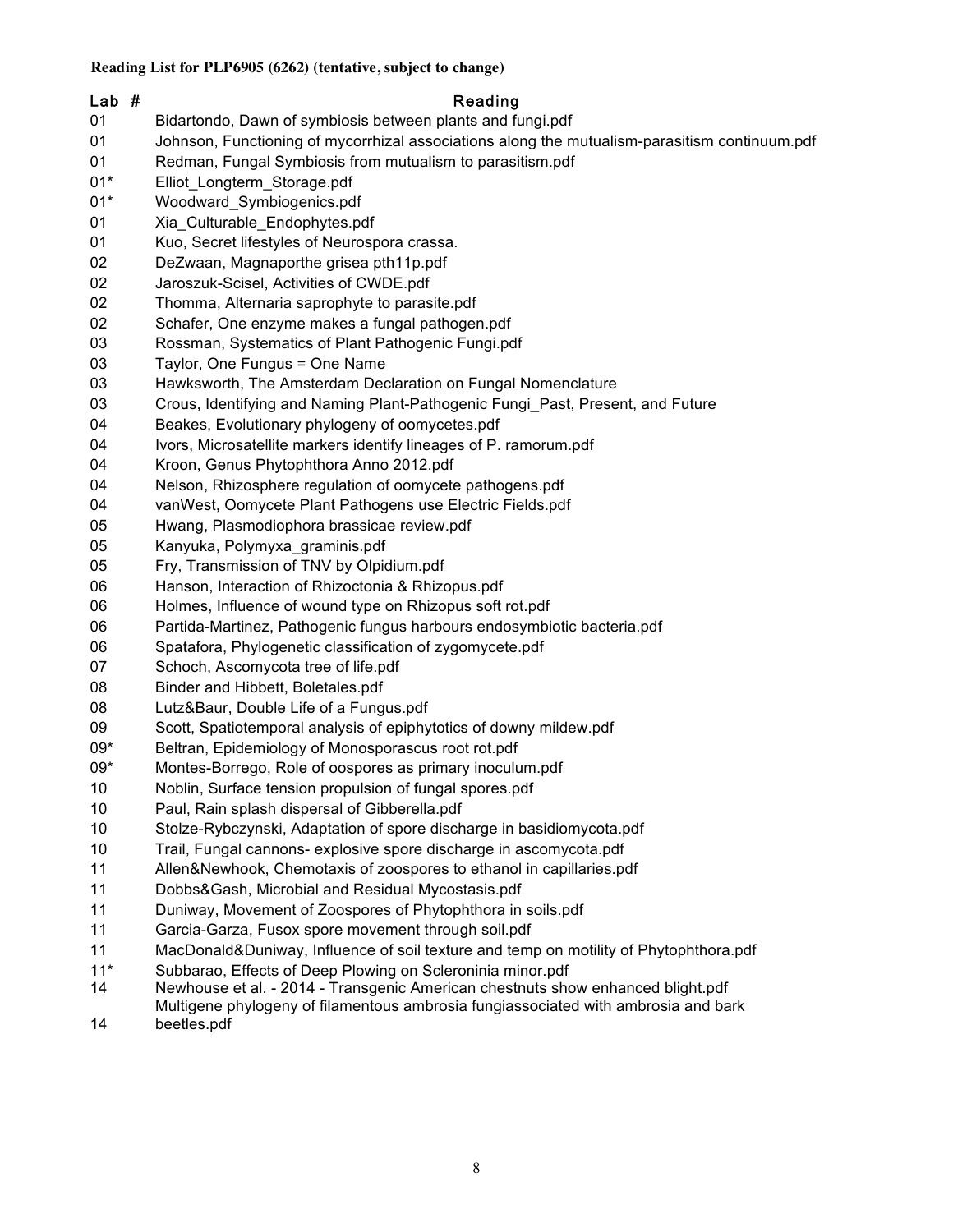#### Full bibliography of Reading List articles

Alamouti, S.M., Tsui, C. K. M., and Breuil, C. 2009. Multigene phylogeny of filamentous ambrosia fungi associated with ambrosia and bark beetles. Mycol. Res. 113:822–835.

Allen, R.N., and F.J. Newhook. 1973. Chemotaxis of zoospores of Phytophthora cinnamomi to ethanol in capillaries of soil pore dimensions. Transactions of the British Mycological Society. 61:287–IN12.

Beakes, G.W., and S. Sekimoto. 2008. The Evolutionary Phylogeny of Oomycetes—Insights Gained from Studies of Holocarpic Parasites of Algae and Invertebrates. In Oomycete Genetics and Genomics: Diversity, Interactions, and Research Tools. K. Lamour and S. Kamoun, editors. John Wiley & Sons, Inc. 1–24.

Beltrán, R., A. Vicent, J. García-Jiménez, and J. Armengol. 2008. Comparative Epidemiology of Monosporascus Root Rot and Vine Decline in Muskmelon, Watermelon, and Grafted Watermelon Crops. Plant Disease. 92:158-163.

Bidartondo, M.I., D.J. Read, J.M. Trappe, V. Merckx, R. Ligrone, and J.G. Duckett. 2011. The Dawn of Symbiosis Between Plants and Fungi. Biol. Lett. 7:574–577.

Crous, P.W., D.L. Hawksworth, and M.J. Wingfield. 2015. Identifying and Naming Plant-Pathogenic Fungi: Past, Present, and Future. Annual Review of Phytopathology. 53:247–267.

DeZwaan, T.M., A.M. Carroll, B. Valent, and J.A. Sweigard. 1999. Magnaporthe grisea pth11p is a novel plasma membrane protein that mediates appressorium differentiation in response to inductive substrate cues. Plant Cell. 11:2013–2030.

Dobbs, C.G., and M.J. Gash. 1965. Microbial and Residual Mycostasis in Soils. , Published online: 25 September 1965; | doi:10.1038/2071354a0. 207:1354–1356.

Duniway, J.M. 1976. Movement of Zoospores of Phytophthora cryptogea in Soils of Various Textures and Matric Potentials. Phytopathology. 66:877.

Elliott, M.L., 2005. Survival, growth and pathogenicity of Gaeumannomyces graminis var. graminis with different methods of long-term storage. Mycologia 97, 901–907. https://doi.org/10.3852/mycologia.97.4.901

Fry, P.R., and R.N. Campbell. 1966. Transmission of a tobacco necrosis virus by Olpidium brassicae. Virology. 30:517–527.

Gracia-Garza, J.A., and D.R. Fravel. 1998. Effect of Relative Humidity on Sporulation of *Fusarium oxysporum* in Various Formulations and Effect of Water on Spore Movement Through Soil. Phytopathology. 88:544–549.

Hanson, L.E. 2010. Interaction of *Rhizoctonia solani* and *Rhizopus stolonifer* Causing Root Rot of Sugar Beet. Plant Disease. 94:504–509.

Hawksworth, D.L., P.W. Crous, S.A. Redhead, et al. 2011. The Amsterdam Declaration on Fungal Nomenclature. IMA Fungus. 2:105–112.

Holmes, G.J., and R.R. Stange. 2002. Influence of Wound Type and Storage Duration on Susceptibility of Sweetpotatoes to Rhizopus Soft Rot. Plant Disease. 86:345–348.

Hwang, S.-F., S.E. Strelkov, J. Feng, B.D. Gossen, and R.J. Howard. 2011. Plasmodiophora brassicae: a review of an emerging pathogen of the Canadian canola (Brassica napus) crop. Molecular Plant Pathology. 13:105–113.

Ivors, K., M. Garbelotto, I.D.E. Vries, C. Ruyter-Spira, B. Te Hekkert, N. Rosenzweig, and P. Bonants. 2006. Microsatellite markers identify three lineages of Phytophthora ramorum in US nurseries, yet single lineages in US forest and European nursery populations. Mol. Ecol. 15:1493–1505.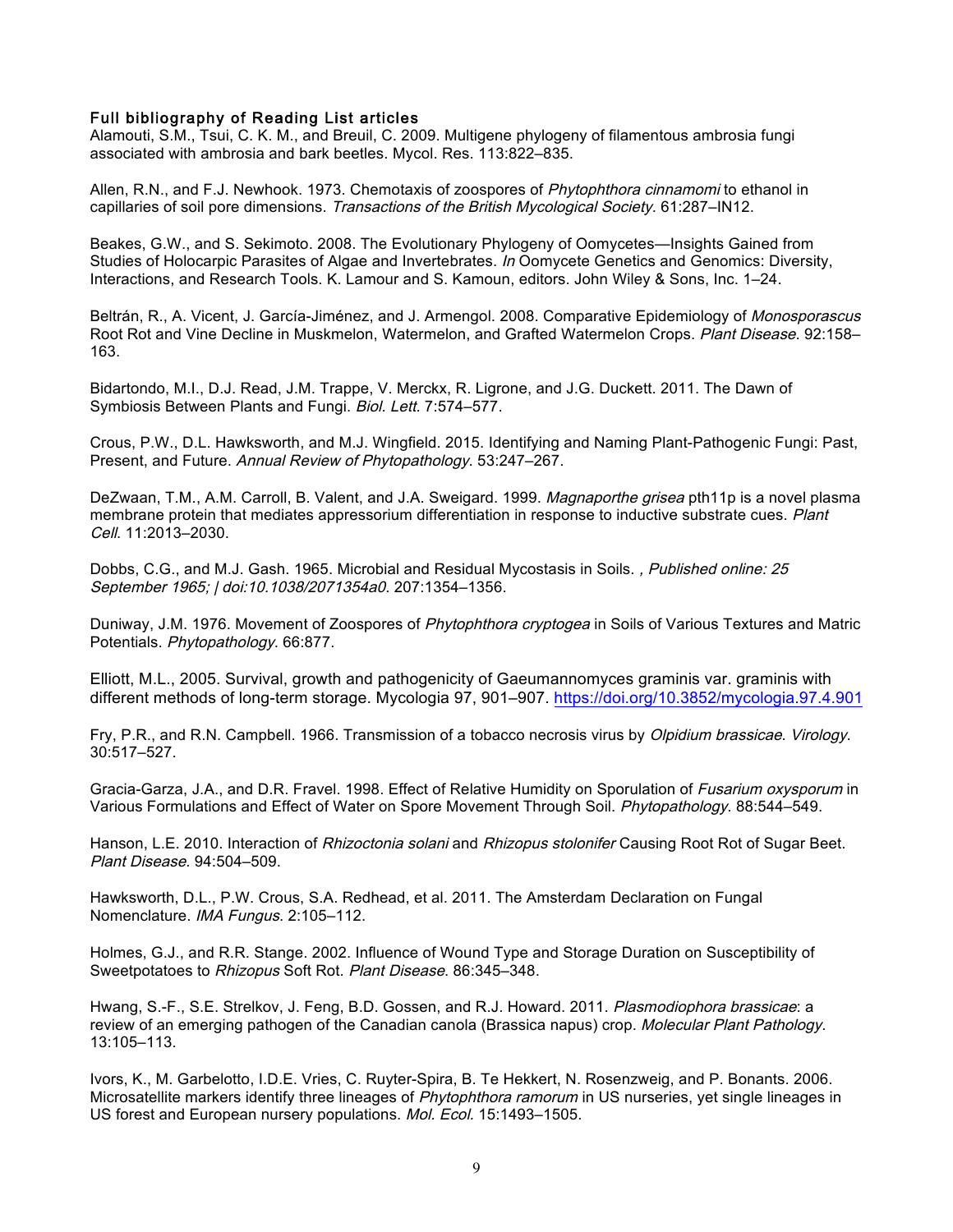Jaroszuk-Scisel, J., E. Kurek, A. Slomka, M. Janczarek, and B. Rodzik. 2011. Activities of cell wall degrading enzymes in autolyzing cultures of three Fusarium culmorum isolates: growth-promoting, deleterious and pathogenic to rye (Secale cereale). Mycologia. 103:929–945.

Johnson, N.C., J.-H. Graham, and F.A. Smith. 2008. Functioning of mycorrhizal associations along the mutualism–parasitism continuum. New Phytologist. 135:575–585.

Kanyuka, K., E. Ward, and M.J. Adams. 2003. Polymyxa graminis and the cereal viruses it transmits: a research challenge. Molecular Plant Pathology. 4:393–406.

Kroon, L.P.N.M., H. Brouwer, A.W.A.M. de Cock, and F. Govers. 2012. The genus Phytophthora anno 2012. Phytopathology. 102:348–364.

Kuo, H.-C., Hui, S., Choi, J., Asiegbu, F. O., Valkonen, J. P. T., and Lee, Y.-H. 2014. Secret lifestyles of Neurospora crassa. Sci. Rep. 4:1-6.

Kv, S., K. St, and H. Jc. 1996. Effects of deep plowing on the distribution and density of Sclerotinia *minor* sclerotia and lettuce drop incidence. Plant disease. 80:28.

Lutz, M., R. Bauer, and F. Oberwinkler. 2007. The Double Life of a Fungus. German Research. 29:21–23.

MacDonald, J.D. 1978. Influence of soil texture and temperature on the motility of Phytophthora cryptogea and P. megasperma Zoospores. Phytopathology. 68:1627.

Montes‐Borrego, M., B.B. Landa, J.A. Navas‐Cortés, F.J. Muñoz‐Ledesma, and R.M. Jiménez‐Díaz. 2009. Role of oospores as primary inoculum for epidemics of downy mildew caused by Peronospora arborescens in opium poppy crops in Spain. Plant Pathology. 58:1092–1103.

Nelson, E.B. Rhizosphere Regulation of Preinfection Behavior of Oomycete Plant Pathogens. In Microbial Activity in the Rhizoshere. K.G. Mukerji, C. Manoharachary, and J. Singh, editors. Springer-Verlag, Berlin/Heidelberg. 311–343.

Newhouse, A. E., Polin-McGuigan, L. D., Baier, K. A., Valletta, K. E. R., Rottmann, W. H., Tschaplinski, T. J., et al. 2014. Transgenic American chestnuts show enhanced blight resistance and transmit the trait to T1 progeny. Plant Science. 228:88–97.

Noblin, X., S. Yang, and J. Dumais. 2009. Surface Tension Propulsion of Fungal Spores. J Exp Biol. 212:2835– 2843.

Partida-Martinez, L.P., and C. Hertweck. 2005. Pathogenic fungus harbours endosymbiotic bacteria for toxin production. Nature. 437:884–888.

Paul, P.A., S.M. El-Allaf, P.E. Lipps, and L.V. Madden. 2004. Rain Splash Dispersal of Gibberella zeae Within Wheat Canopies in Ohio. Phytopathology. 94:1342–1349.

Redman, R.S., D.D. Dunigan, and R.J. Rodriguez. 2001. Fungal symbiosis from mutualism to parasitism: who controls the outcome, host or invader? New Phytologist. 151:705–716.

Rossman, A.Y., and M.E. Palm-Hernández. 2008. Systematics of Plant Pathogenic Fungi: Why It Matters. Plant Disease. 92:1376–1386.

Schäfer, W., D. Straney, L. Ciuffetti, H.D. Van Etten, and O.C. Yoder. 1989. One Enzyme Makes a Fungal Pathogen, But Not a Saprophyte, Virulent on a New Host Plant. Science. 246:247–249.

Schoch, C.L., G.-H. Sung, F. López-Giráldez, J.P. Townsend, J. Miadlikowska, V. Hofstetter, B. Robbertse, P.B. Matheny, F. Kauff, Z. Wang, C. Gueidan, R.M. Andrie, K. Trippe, L.M. Ciufetti, A. Wynns, E. Fraker, B.P. Hodkinson, G. Bonito, J.Z. Groenewald, M. Arzanlou, G. Sybren De Hoog, P.W. Crous, D. Hewitt, D.H. Pfister, K. Peterson, M. Gryzenhout, M.J. Wingfield, A. Aptroot, S.-O. Suh, M. Blackwell, D.M. Hillis, G.W. Griffith, L.A. Castlebury, A.Y. Rossman, H.T. Lumbsch, R. Lücking, B. Büdel, A. Rauhut, P. Diederich, D. Ertz, D.M. Geiser,